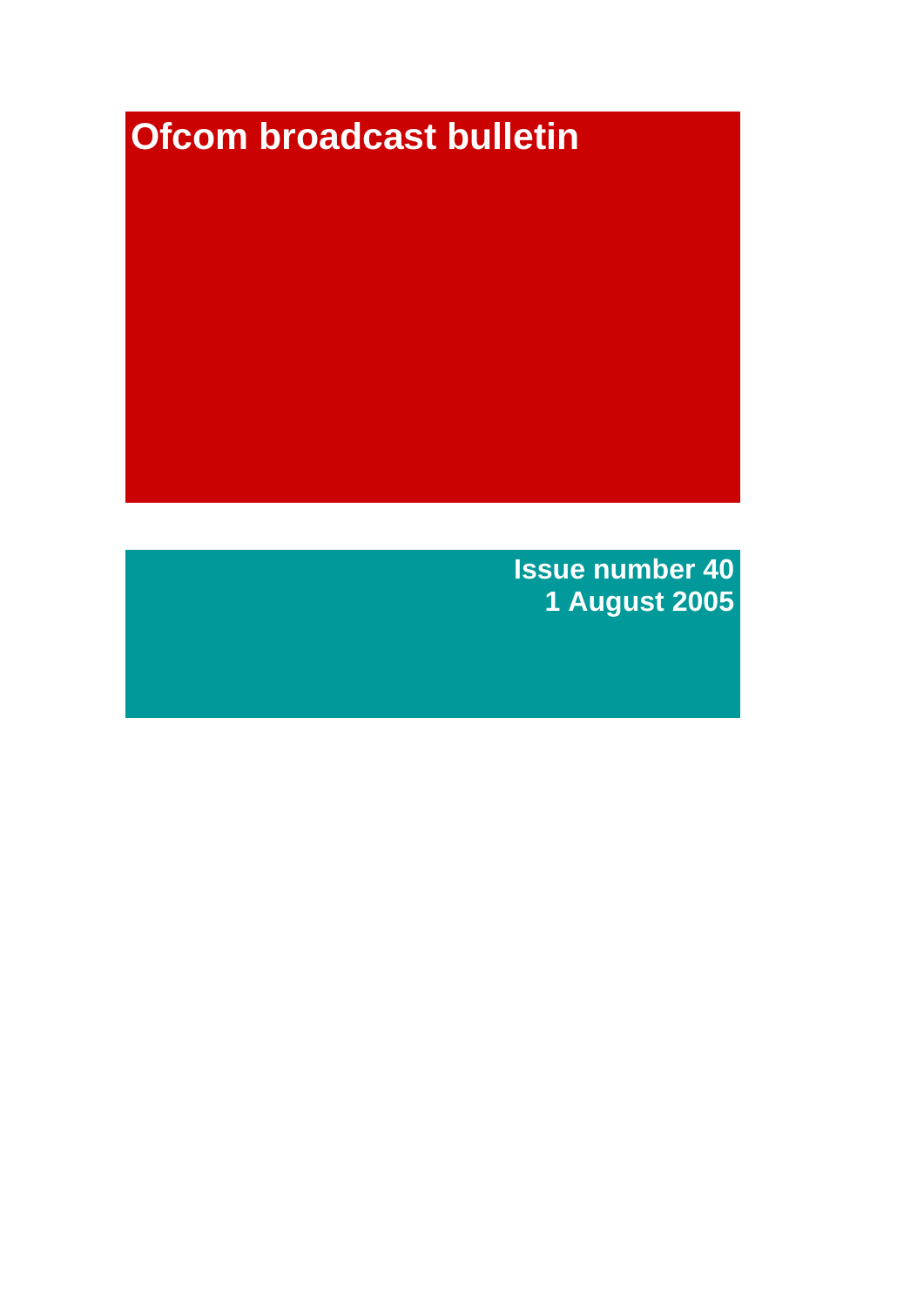Ofcom broadcast bulletin 40 1 August 2005

# **Contents**

| Introduction           | 3 |
|------------------------|---|
| <b>Standards cases</b> |   |
| Resolved               |   |

Other programmes not in breach/outside remit 5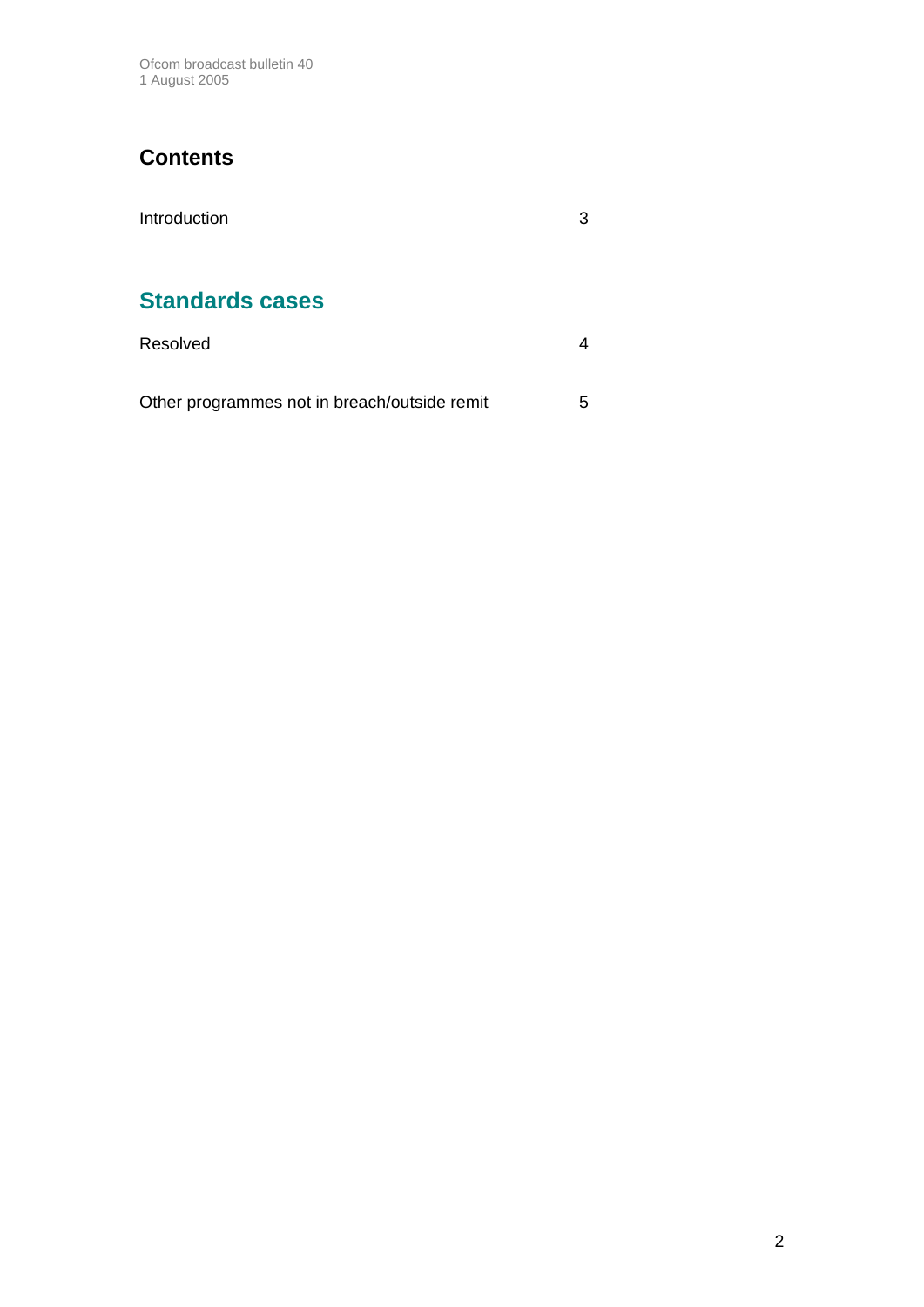# **Introduction**

Ofcom's Broadcasting Code took effect on 25 July 2005 (with the exception of Rule 10.17 which came into effect on 1 July 2005). This Code will be used to assess the compliance of all programmes broadcast on or after 25 July 2005. The Broadcasting Code can be found at http://www.ofcom.org.uk/tv/ifi/codes/bcode/

The Rules on the Amount and Distribution of Advertising (RADA) apply to advertising issues within Ofcom's remit from 25 July 2005. The Rules can be found at http://www.ofcom.org.uk/tv/ifi/codes/advertising/#content

The Communications Act 2003 allowed for the codes of the legacy regulators to remain in force until such time as Ofcom developed its own Code. While Ofcom has now published its Broadcasting Code, the following legacy Codes remain in force for broadcast content transmitted before 25 July 2005.

- Advertising and Sponsorship Code (Radio Authority)
- News & Current Affairs Code and Programme Code (Radio Authority)
- Code on Standards (Broadcasting Standards Commission)
- Code on Fairness and Privacy (Broadcasting Standards Commission)
- Programme Code (Independent Television Commission)
- Programme Sponsorship Code (Independent Television Commission)
- Rules on the Amount and Distribution of Advertising

From time to time adjudications relating to advertising content may appear in the bulletin in relation to areas of advertising regulation which remain with Ofcom (including the application of statutory sanctions by Ofcom).

*Copies of the full adjudications for Upheld and Not Upheld Fairness and Privacy cases can be found on the Ofcom website: www.ofcom.org.uk*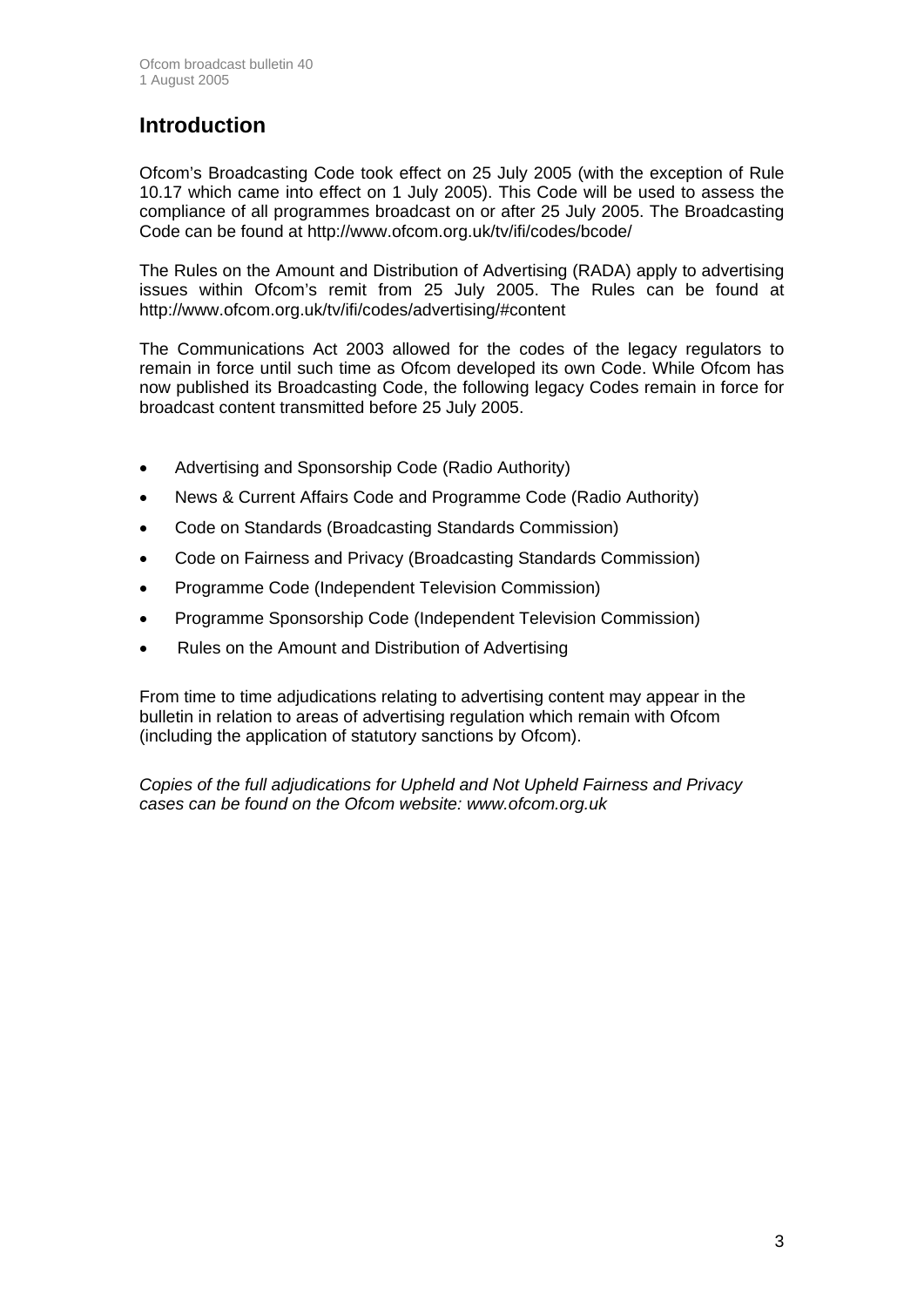## **Standards cases**

## **Resolved**

# **Celebrity Love Island**

*ITV 1, 30 May 2005, 20:55*

#### **Introduction**

The trailer for this reality show included a clip of two contestants arguing. Four viewers were concerned by swearing ("shit") and bleeped swearwords that could still be understood. They felt that this was inappropriate for broadcast just before the watershed.

#### **Response**

ITV apologised for the inclusion of the language in a trailer before the watershed. It was an unintentional human error. The pressure of producing a near "live" trailer in Fiji and confusion over what time it was to be played led to this mistake. When alerted to this issue, ITV immediately reviewed the schedule for similar trailers and reminded the production team of the parameters for pre-watershed slots.

#### **Decision**

We welcome ITV's immediate response when alerted to this issue and its apology. Taking into account ITV's previous compliance record for trailers and the subsequent action, we consider the matter resolved.

#### **Complaints resolved**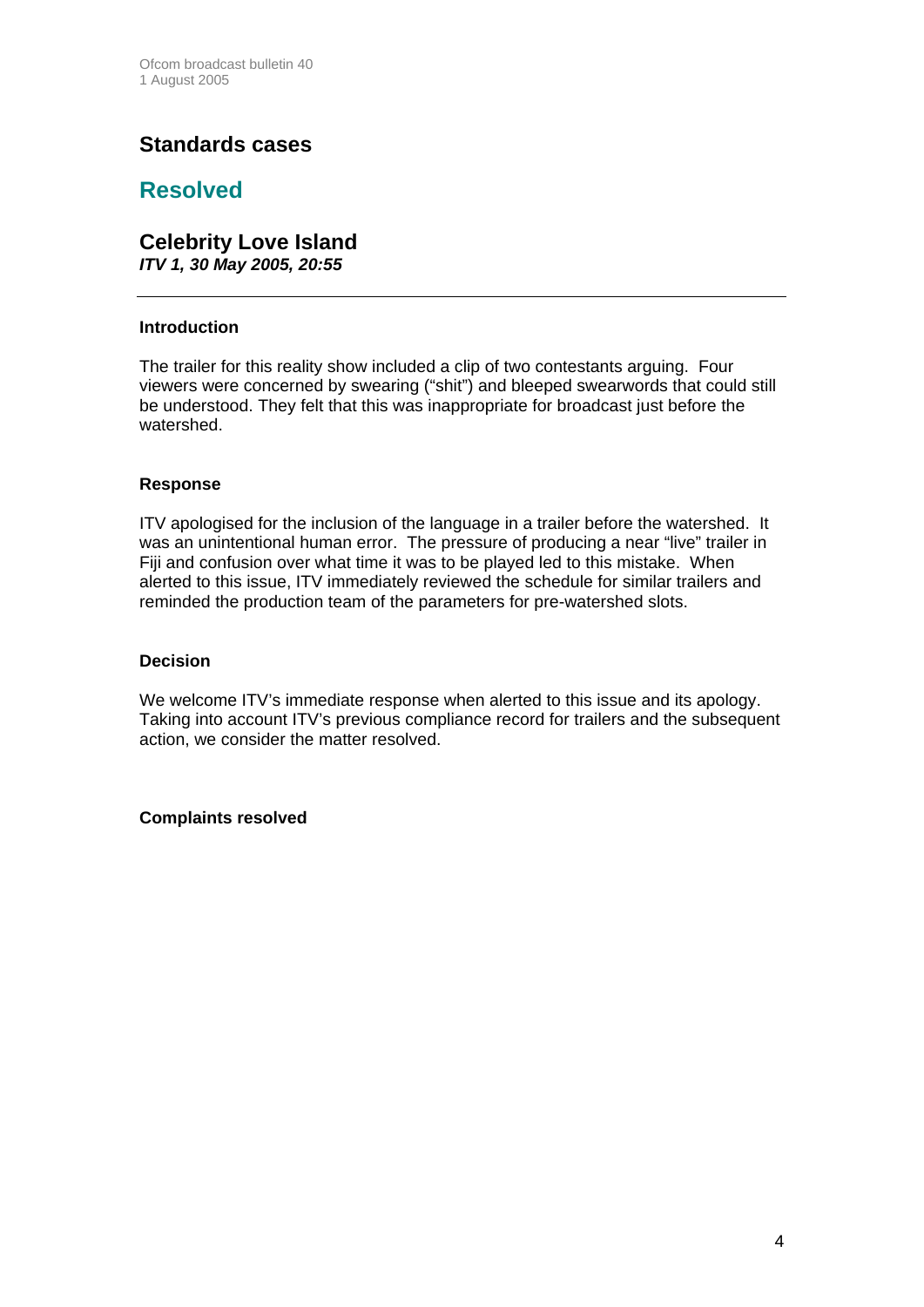## **Other programmes not in breach/out of remit 29 June – 12 July**

| Programme                            | <b>Trans Date</b> | <b>Channel</b>       | Category            | No. of<br>complaint<br>s |
|--------------------------------------|-------------------|----------------------|---------------------|--------------------------|
|                                      |                   |                      |                     |                          |
| 18 Stone of Idiot                    | 03/06/2005        | Channel 4            | Offence             | 1                        |
| Animals Do the Funniest Things       | 02/07/2005        | ITV1                 | Offence             | 1                        |
| At the Races                         | 03/07/2005        | Satellite &<br>Cable | Offence             | 1                        |
| <b>Baddiel and Skinner Unplanned</b> | 05/07/2005        | ITV1                 | Offence             | 4                        |
| <b>BBC London News</b>               | 06/07/2005        | BBC1                 | Offence             | 1                        |
|                                      |                   |                      | Religious           |                          |
| <b>BBC News</b>                      |                   | BBC1                 | Offence             | 1                        |
| <b>Beverly Hills Cop</b>             | 18/06/2005        | ITV <sub>1</sub>     | Scheduling          | 1                        |
| Big Brother 6                        | 23/06/2005        | Channel 4            | Offence             | 1                        |
| Big Brother 6                        | 04/06/2005        | Channel 4            | Offence             | 1                        |
| Big Brother 6                        | 24/06/2005        | Channel 4            | Offence             | 4                        |
| Big Brother 6                        | 25/06/2005        | Channel 4            | Offence             | 3                        |
| Big Brother 6                        | 27/06/2005        | Channel 4            | Offence             | 3                        |
| Big Brother 6                        | 28/06/2005        | E <sub>4</sub>       | Offence             | 3                        |
| Big Brother 6                        | 29/06/2005        | Channel 4            | Offence             | 3                        |
| Big Brother 6                        | 01/07/2005        | Channel 4            | Language            | 1                        |
| Big Brother 6                        | 03/07/2005        | Channel 4            | Sexual<br>Portrayal | 1                        |
| Big Brother 6                        | 05/07/2005        | Channel 4            | Offence             | $\mathbf 1$              |
| Big Brother 6                        | 07/07/2005        | Channel 4            | Offence             | $\overline{2}$           |
| <b>Big Game TV</b>                   | 26/06/2005        | <b>Big Game TV</b>   | Offence             | 1                        |
| Big Ideas the Changed the World      | 05/07/2005        | Five                 | Accuracy            | 1                        |
| <b>Breakfast</b>                     | 24/06/2005        | BBC1                 | Accuracy            | 1                        |
| Broadway: The American Musical       | 17/06/2005        | BBC4                 | Offence             | 1                        |
| <b>Channel 4 News</b>                | 09/06/2005        | Channel 4            | Offence             | 1                        |
| Close Encounters of the Third Kind   | 03/07/2005        | Channel 4            | Scheduling          | $\overline{2}$           |
| Comedy Lab                           | 13/05/2005        | Channel 4            | Offence             | 1                        |
| <b>Coronation Street</b>             | 20/06/2005        | ITV1                 | Advertising         | 1                        |
| <b>Coronation Street</b>             | 29/06/2005        | ITV1                 | Offence             | 1                        |
| <b>Coronation Street</b>             | 30/06/2005        | ITV <sub>1</sub>     | Offence             | 1                        |
| CSI: Crime Scene                     | 28/06/2005        | Five                 | Offence             | 1                        |
| <b>Cutting Edge</b>                  | 22/06/2005        | Channel 4            | Offence             | 1                        |
| Dispatches: Living with Aids         | 25/06/2005        | Channel 4            | Misleading          | 1                        |
| Dr Who                               | 18/06/2005        | BBC1                 | Offence             | 1                        |
| Emmerdale                            | 04/07/2005        | <b>ITV</b>           | Language            | 1                        |
| Feedback                             | 03/07/2005        | Radio 4              | Misleading          | 1                        |
| <b>FHM</b>                           | 13/06/2005        | Satellite &<br>Cable | Offence             | 1                        |
| Fox News                             | 03/07/2005        | Satellite &<br>Cable | Accuracy            | 1                        |
| Galaxy 105                           | 06/07/2005        | Galaxy 105           | Language            | 1                        |
| Glastonbury                          | 24/06/2005        | BBC <sub>3</sub>     | Language            | 1                        |
| Glastonbury                          | 26/06/2005        | BBC <sub>3</sub>     | Language            | 1                        |
| <b>GMTV</b>                          | 27/02/2005        | ITV1                 | Impartiality        | 1                        |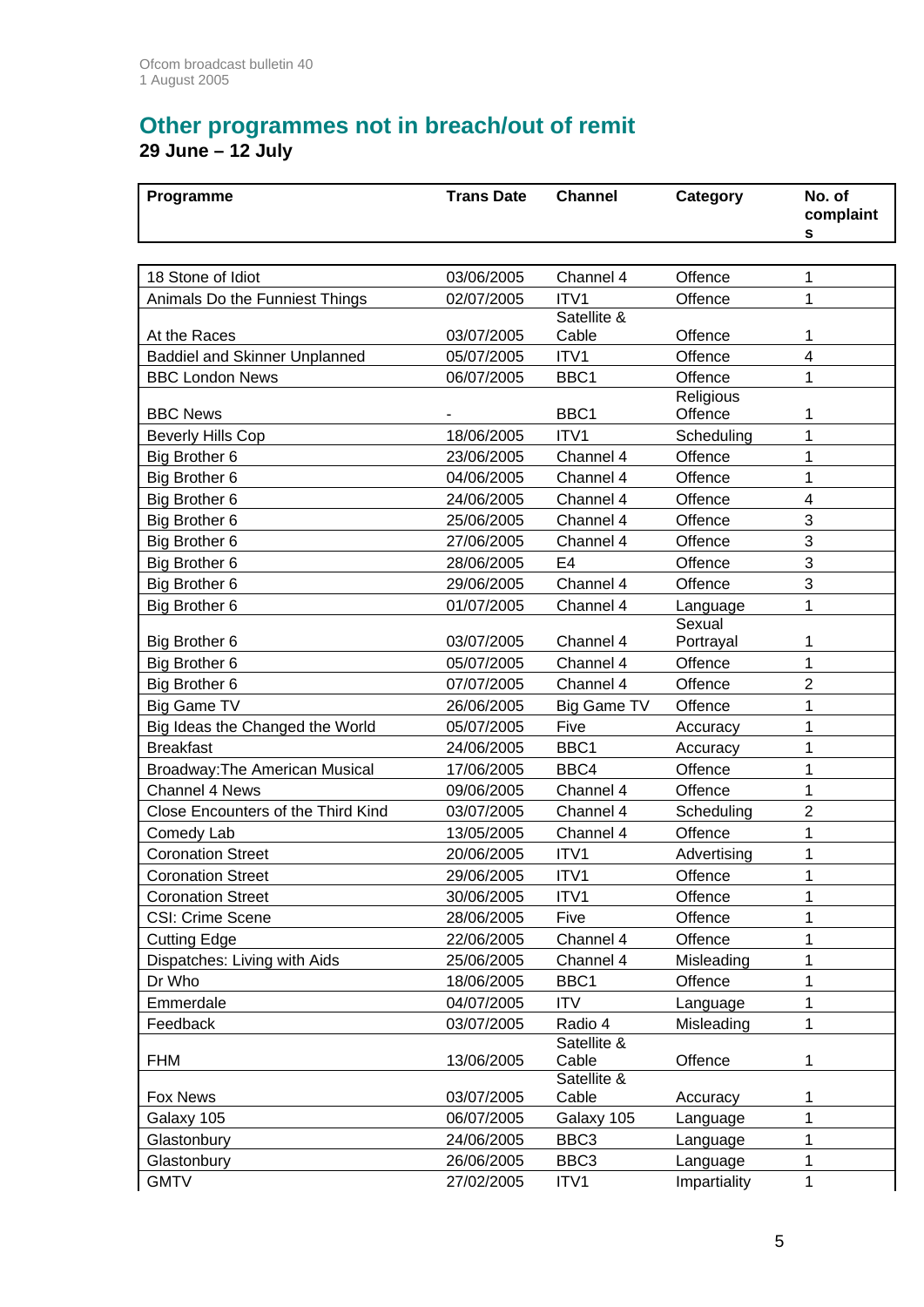| <b>GMTV</b>                         | 08/07/2005 | ITV1               | Offence             | 1              |
|-------------------------------------|------------|--------------------|---------------------|----------------|
| <b>Grand Prix</b>                   | 24/04/2005 | ITV1               | Advertising         | 1              |
| Have I Got News For You             | 27/05/2005 | BBC1               | Offence             | 1              |
| <b>Heart FM</b>                     | 13/06/2005 | <b>Heart 100.7</b> | Offence             | 1              |
| <b>Hell Below Zero</b>              | 28/06/2005 | Channel 4          | Offence             | 1              |
| Hudson Hawk                         | 03/07/2005 | Five               | Scheduling          | 1              |
| <b>ITV News Channel</b>             | 27/06/2005 | <b>ITV</b>         | Offence             | 1              |
|                                     |            |                    | Religious           |                |
| Jerry Springer - The Opera          | 08/01/2005 | BBC <sub>2</sub>   | Offence             | 2              |
| Ladette to Lady                     | 16/06/2005 | ITV1               | Offence             | 1              |
| <b>LBC Programme</b>                | 15/06/2005 | LBC97.3            | Offence             | $\overline{1}$ |
| Live Aid: Against All Odds          | 18/06/2005 | BBC <sub>2</sub>   | Language            | 1              |
| Man vs Beast USA                    | 26/06/2005 | ITV <sub>2</sub>   | Offence             | $\overline{2}$ |
| Man vs Beast USA                    | 08/07/2005 | ITV <sub>2</sub>   | Offence             | 1              |
| Ministry of Mayhem                  | 18/06/2005 | ITV1               | Offence             | 1              |
| <b>New Tricks</b>                   | 05/07/2005 | BBC1               | Offence             | 1              |
| Newsnight                           | 04/07/2005 | BBC <sub>2</sub>   | Impartiality        | $\overline{2}$ |
| <b>Question Time</b>                | 24/06/2005 | BBC1               | Offence             | 1              |
| Ramsay's Kitchen Nightmares         | 24/05/2005 | Channel 4          | Offence             | 1              |
| Ramsay's Kitchen Nightmares         | 18/06/2005 | $E4 + 1$           | Language            | 1              |
| Ramsay's Kitchen Nightmares -       |            |                    |                     |                |
| Revisited                           | 21/06/2005 | Channel 4          | Offence             | 1              |
| Richard and Judy                    | 05/07/2005 | Channel 4          | Offence             | $\overline{2}$ |
| <b>Shock Treatment</b>              | 30/06/2005 | Sky One            | Offence             | 1              |
| <b>Sky Mix</b>                      | 29/06/2005 | <b>Sky Mix</b>     | Offence             | 2              |
| <b>Sky News</b>                     | 13/06/2005 | <b>Sky News</b>    | Offence             | 1              |
| <b>Sky News</b>                     | 24/06/2005 | <b>Sky News</b>    | Offence             | 1              |
| <b>Sky Sports</b>                   | 30/06/2005 | <b>Sky Sports</b>  | Offence             | 1              |
| Sugar Rush                          | 21/06/2005 | Channel 4          | Offence             | $\overline{2}$ |
| T4 Presents: The Return of the King | 28/06/2005 | Channel 4          | Offence             | 1              |
| Talksport                           | 17/06/2005 | Talksport          | Offence             | 1              |
| The Big Call                        | 11/07/2005 | <b>TTV</b>         | Offence             | 1              |
|                                     |            |                    | Religious           |                |
| The Crunch                          | 21/06/2005 | Nickelodeon        | Offence             | 2              |
| The Farm                            | 08/07/2005 | Five               | Offence             | 1              |
| The Great British Loser             | 30/06/2005 | Channel 4          | Impartiality        | 1              |
|                                     |            |                    | Sexual              |                |
| The Idiots                          | 07/03/2005 | Channel 4          | Portrayal<br>Sexual | 1              |
| The Springer Show                   | 01/07/2005 | ITV1               | Portrayal           | 1              |
| The Today Programme                 | 30/06/2005 | <b>BBC Radio 4</b> | Offence             | 1              |
|                                     |            |                    | Religious           |                |
| The Wright Stuff                    | 15/06/2005 | Five               | Offence             | 1              |
|                                     |            |                    | Religious           |                |
| The Wright Stuff                    | 13/06/2005 | Five               | Offence             | 1              |
| Thought For The Day                 | 30/06/2005 | <b>BBC Radio 4</b> | Offence             | 1              |
| Tom Cruise water stunt              | 20/06/2005 | Channel 4          | Offence             | 3              |
| <b>Tonight with Trevor McDonald</b> | 28/06/2005 | ITV1               | Offence             | 1              |
| Tonight with Trevor McDonald        | 27/06/2005 | ITV1               | Impartiality        | 1              |
| Tonight with Trevor McDonald        | 02/06/2005 | ITV1               | Impartiality        | 1              |
| Toonattik                           | 25/06/2005 | ITV1               | Offence             | 1              |
| Two and a Half Men                  | 27/06/2005 | ITV <sub>2</sub>   | Offence             | 1              |